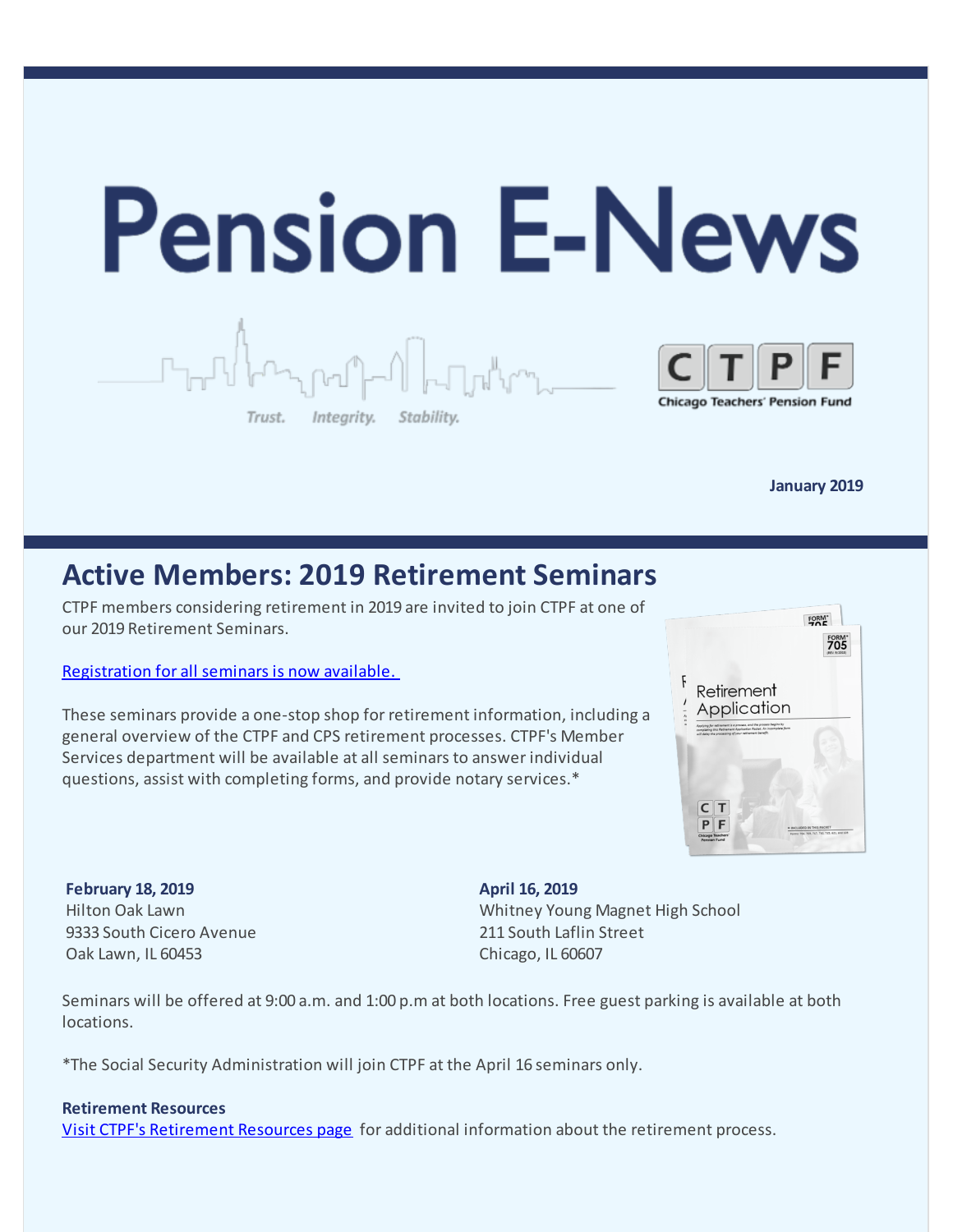#### **Pension Estimate**

If you register by February 8 for the February 18 seminars, and by April 5 for the April 16 seminars, CTPF will provide you with a personalized pension estimate when you check in at the seminar.



# **Retired Members: 2019 Health Insurance Rates and Reminders**

New health insurance plans and rates went into effect January 1, 2019, for members who participate in a CTPF [Health Insurance Plan. An overview of benefits and costs for 2019 can be found in the](https://www.ctpf.org/sites/main/files/file-attachments/health_insurance_handbook_k_2018-19.pdf) *2019 Health Insurance Handbook* at [www.ctpf.org](https://www.ctpf.org/health-insurance-forms-publications).

### **2019 Medicare Costs**

The Centers for Medicare and Medicaid Services (CMS) have announced Medicare Part B premium rates for 2019.

### *Medicare Part B*

For 2019, all eligible members will receive a Medicare Part B subsidy in the amount of \$66.25. This amount is based on the standard Part B premium of \$132.50. The \$3.00 Part B government surcharge is not eligible for the subsidy.

IRMAA adjustments are applied to individuals whose adjusted gross income was higher than \$85,000, and to couples whose income was higher than \$170,000 in 2018. CTPF does not subsidize these additional amounts. See pages 15-16 of the *[2019 Health Insurance Handbook](https://www.ctpf.org/sites/main/files/file-attachments/health_insurance_handbook_k_2018-19.pdf)* for more information.

#### *Medicare Part A*

Members who have 40 quarters or more of Medicare credit receive Medicare Part A at no charge once they reach age 65. If you do not have 40 quarters of credit, you must pay for Medicare Part A coverage. Members who retired with a benefit effective date of July 1, 2016, or later, and who are enrolled in the CTPF MedPay program are eligible to receive a subsidy.

| <b>Medicare Part A</b> | <b>Medicare Part A Cost</b> | <b>CTPF Subsidy</b> |
|------------------------|-----------------------------|---------------------|
| 40 quarters            | \$0                         | $\Omega$            |
| 20-29 quarters         | \$240                       | \$120               |
| Less than 30           | \$437                       | \$218.50            |



Note: Members who retire with a benefit effective date of July 1, 2016, or later, are not eligible for the Medicare Part A subsidy.

## **CTPF Releases 2018 CAFR**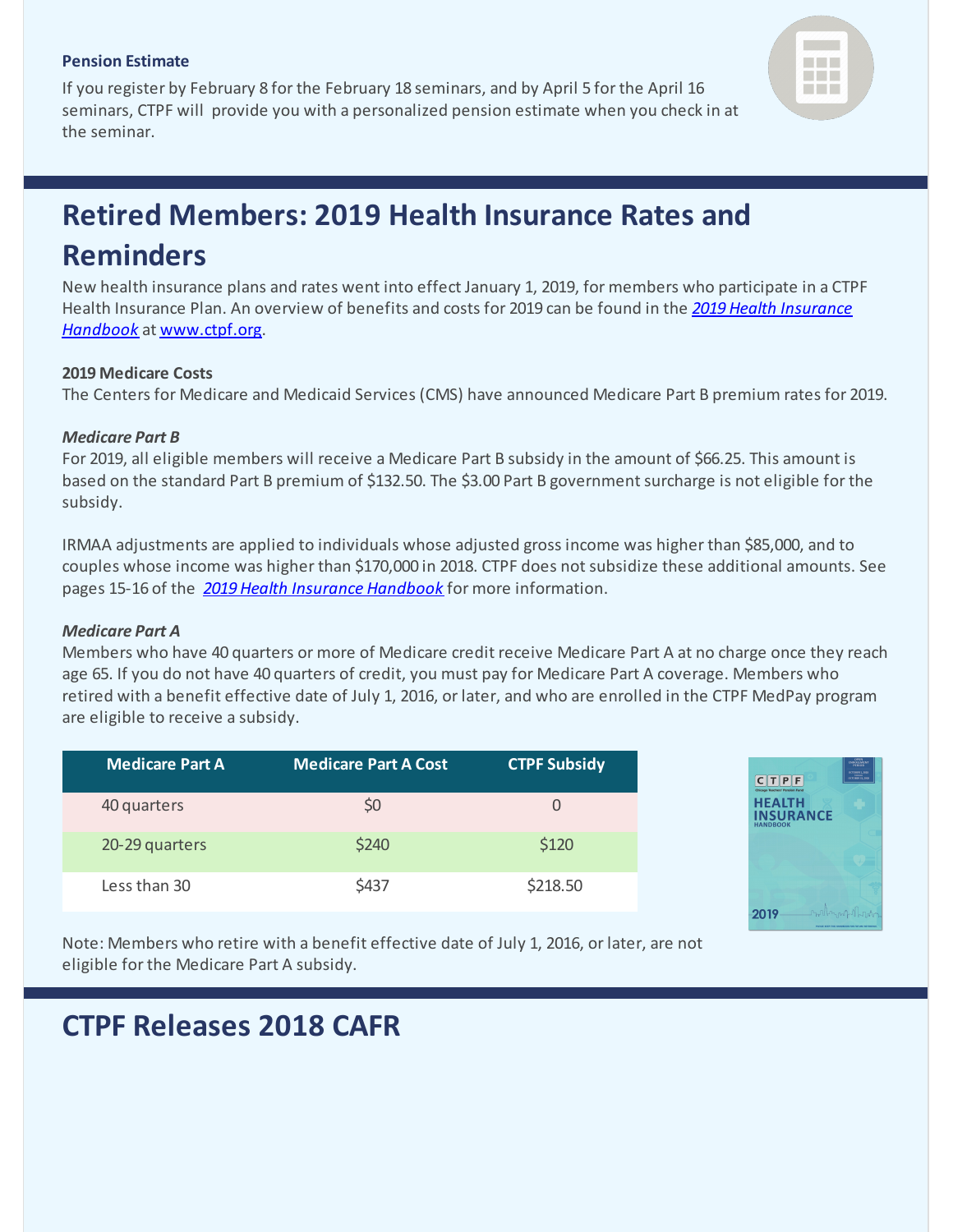The Chicago Teachers' Pension Fund (CTPF) Board of Trustees has released its 2018 Comprehensive Annual Financial Report (CAFR) which includes the Fund's audited financial statements, management's analysis, statistics, and other financial information. The CAFR is prepared by staff, reviewed by CTPF's independent auditor, and includes detailed investment, actuarial, and statistical information about CTPF's financial condition and operations for the fiscal year ended June 30, 2018.

### **Fiscal Year 2018 Highlights**

Highlights from the 2018 report include:

• Investment returns continue to outperform benchmarks, similar to the previous fiscal year. The investment rate of return for fiscal year 2018 was 9.0% (benchmark of 8.4%) following fiscal year 2017's return of 13.6% and fiscal year 2016's return of 0.5%. Five and tenyear annualized returns were 8.8% (benchmark of 8.2%) and 6.7% (benchmark of 6.4%), respectively.



- Total assets increased during the fiscal year to \$11.1 billion at June 30, 2018, from \$10.8 billion at June 30, 2017.
- CTPF paid members \$1.5 billion in service retirement, disability, refunds, and survivor benefits, and an additional \$66.3 million for health care benefits.
- Total additions to plan assets were \$1.9 billion for fiscal year 2018, including total contributions of \$968.1 million and net investment income of \$896.7 million.
- The funded ratio for pension benefits, based on the market value of assets, decreased to 48.44% as of June 30, 2018, from 49.46% at the end of fiscal year 2017.

### [The complete report is available here.](https://www.ctpf.org/sites/main/files/file-attachments/2018_ctpf_cafr_final.pdf)

## **CTPF Deploys BoardDocs Meeting Management System**

*New system offers the public easy access to meeting agendas and information*

The Chicago Teachers' Pension Fund (CTPF) has deployed a new system for providing the public with meeting agendas and information. CTPF has partnered with BoardDocs, a cloudbased information management solution which offers a simple, paper-free method for providing meeting agendas and information packets, while maintaining a searchable repository for all documents. The BoardDocs system is designed for those with even minimal computer experience and is accessible from any device that can access the internet.



Starting with the January 17, 2019, Board of Trustees Meeting, all agendas and meeting materials for public meetings [will be available on the BoardDocs website.](https://www.boarddocs.com/il/ctpf/board.nsf/Public) Information will be posted in accordance with the Open Meetings Act.

"We're excited to offer this new, easy-to-navigate technology, which allows us to provide enhanced transparency for our members," said Charles A. Burbridge, CTPF Executive Director. "The BoardDocs capabilities will make information more easily accessible and available to our members and the public."

[A link to the BoardDocs website](https://www.boarddocs.com/il/ctpf/board.nsf/Public) will now be included in [calendar posts](https://www.ctpf.org/calendar) and on the [CTPF Meetings page](https://www.ctpf.org/post/board-meetings) on www.ctpf.org.

## **Final Pension Rep Stipend Reminder**

*Reminder: Deadline is this Friday, February 1, 2019, for Stipend Payments* CTPF Pension Representatives receive \$50 for attending/viewing an election webinar on or before October 31, 2018, and an additional \$50 for distributing election and voting materials in their schools for the 2018 CTPF Board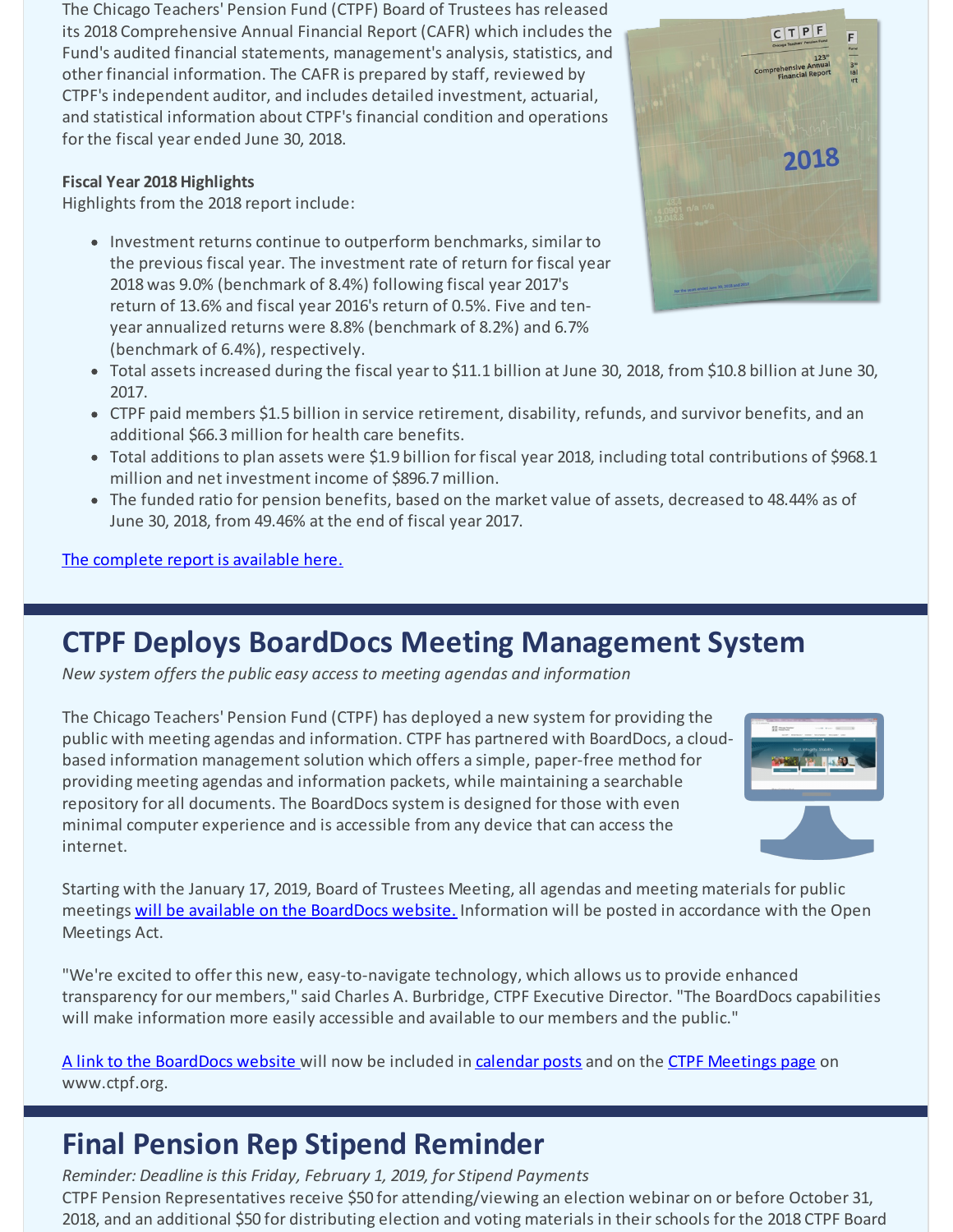of Trustees Teacher Trustee Election. Pension Representatives will receive \$50 for completing only one of these activities.

Each Pension Representative must download, complete, and return an attestation form to receive payment. If you have not already done so, please complete and return the form by this **Friday, February 1, 2019,** to receive payment.

If your attestation form is not received by 5:00 p.m. (CT) on **Friday, February 1, 2019**, your stipend will be forfeited.

[Download the attestation form here](https://www.ctpf.org/sites/main/files/file-attachments/pension_rep_attestation_form_2018_round_2_1.15.19.pdf)

Return the form to: Email: *[pensionreps@ctpf.org](mailto:pensionreps@ctpf.org)* Fax: 1-312-641-7185 US Mail: Chicago Teachers' Pension Fund, 203 North LaSalle Street, Suite 2600, Chicago, Illinois 60601

### **Questions**

If you have any other questions, please contact Lateef Moody, *CTPF Member Education and Outreach Supervisor*, *[pensionreps@ctpf.org](mailto:pensionreps@ctpf.org)*.

## **Snowbirds - Register Your Temporary Change of Address**



Are you a CTPF retiree heading south for the winter? Make sure you file a temporary change of address form with CTPF. To submit a Change of Address, please call Member Services at 312-641-4464. All address changes for Active CTPF Members are reported through the

Employers.

## **1099-R Mailings**

CTPF will mail Form 1099-R to all retired members by January 31, 2019. Form 1099-R reports the distributions from pensions, and you will need to include that information when preparing your 2018 taxes. Please check your mailbox for Form 1099-R beginning the end of January.



### **CTPF Features**

 **Retired Members: Are You Redefining Retirement?**

**Active Members: Does Your School Shine?**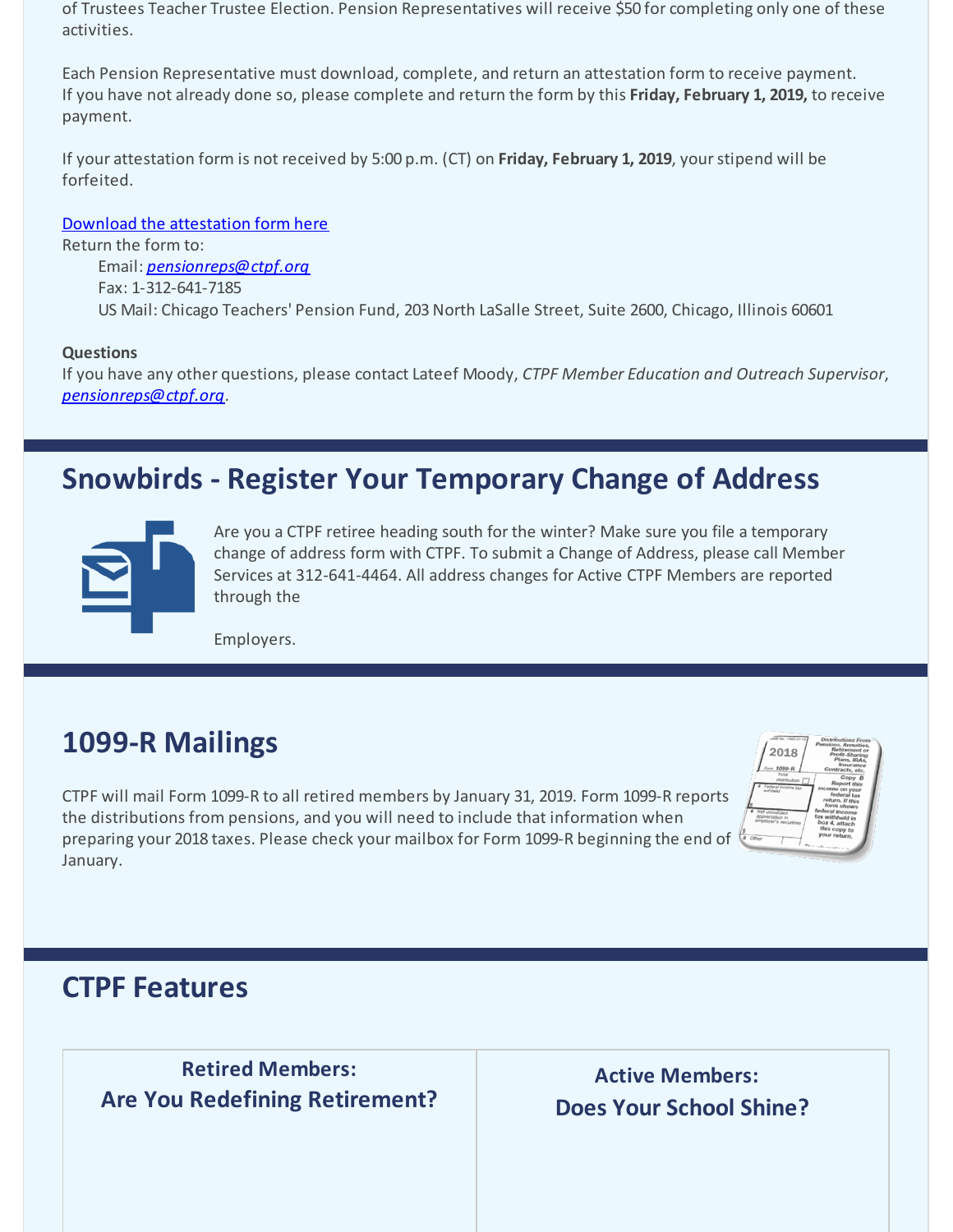

What are you doing to stay active, creative, engaged, and involved in your retirement?

Email your story about how your retirement is unique to *[socialmedia@ctpf.org](mailto:socialmedia@ctpf.org)* and we may contact you for a Redefining Retirement feature.



What is your school doing to be creative, innovative, and to make a difference forstudents and faculty?

Email yourstory about how yourschool stands out to *[socialmedia@ctpf.org](mailto:socialmedia@ctpf.org)* and we may contact you for a School Spotlight feature.

## **Pension Payment Schedule**

The schedule for mailing checks and direct deposit dates through April is listed below. [Click](https://www.ctpf.org/pension-payments) here for the full schedule.

| <b>Month</b>      | <b>Check Mailing Date</b> | <b>Direct Deposit Date</b> |
|-------------------|---------------------------|----------------------------|
| February 2019     | January 30, 2019          | February 1, 2019           |
| <b>March 2019</b> | February 27, 2019         | March 1, 2019              |
| <b>April 2019</b> | March 28, 2019            | April 1, 2019              |
| May 2019          | April 29, 2019            | May 1, 2019                |



### **STAY CONNECTED & SPREAD THE WORD**

CTPF will continue to share information at [www.ctpf.org](https://www.ctpf.org/)